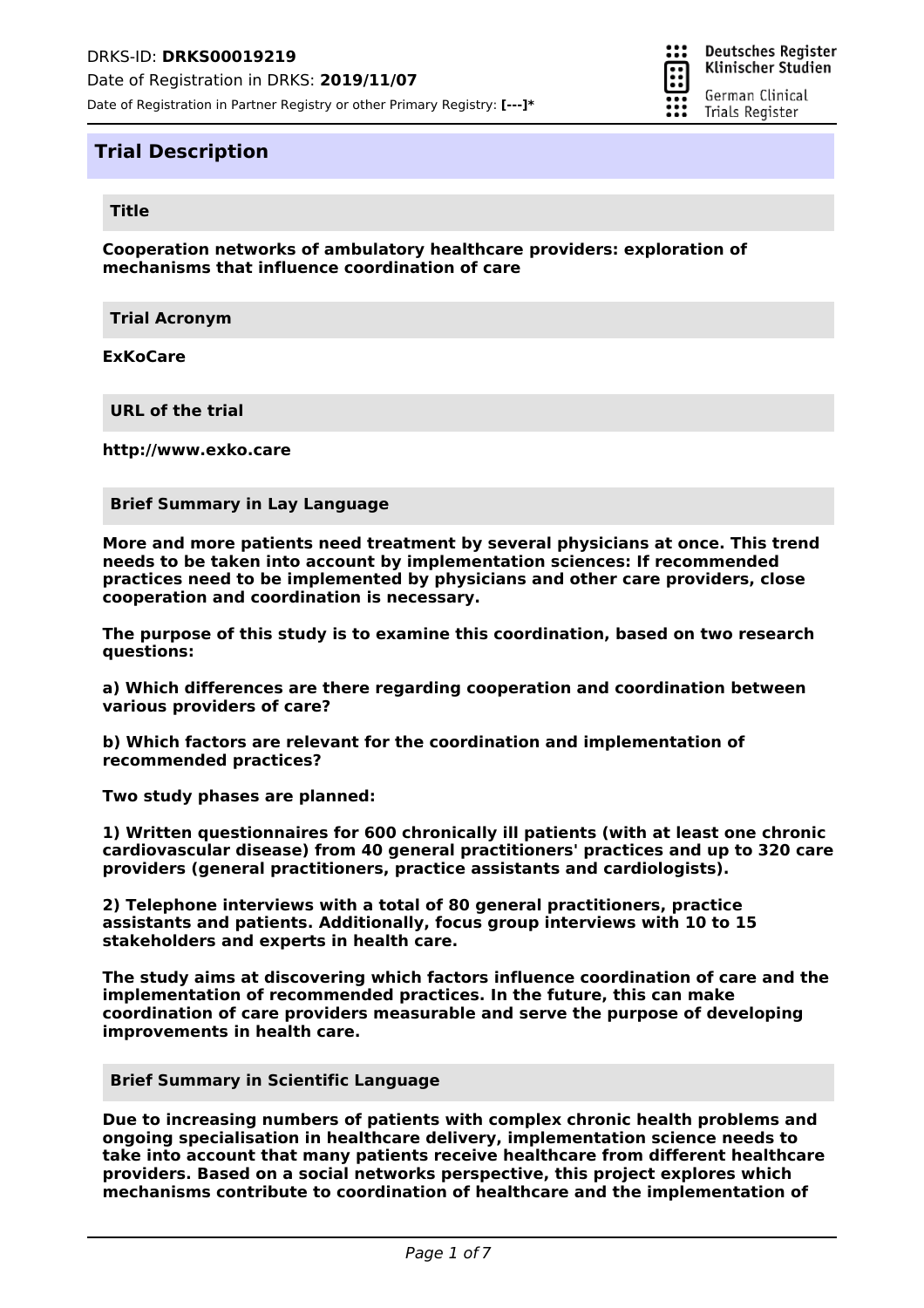

**recommended practices, considering both the provider and the patient views on cooperation networks.**

**The project aims a) to describe and explore variation in professional networks from the perspective of patients and providers and b) to explore which networkrelated mechanisms play a role in coordination and the uptake of recommended practices.**

**Hypothesised network-related mechanisms relate to opinion leaders, central care providers, network density, network homogeneity, case coordination, network reciprocity, and change of network composition.**

**Two consecutive studies are planned in real-world settings:**

**1) An observational study of healthcare provider networks, involving 600 patients with chronic (ateriosclerosis-related) cardiovascular disease from 40 general practices and up to 320 healthcare providers in total.**

**2) Qualitative interview study with 80 healthcare providers and patients, and a focus groups study with 10-15 stakeholders and experts, which are both focused on identifying network-related mechanisms.**

**Additionally, an analysis of claims data regarding coordination of health care is planned. Furthermore, methodologically a variation of initial invitation letters is planned to analyze possible effects of invitation letters on participation rates among general practices.**

**The project will provide knowledge on mechanisms, which underlie coordination of healthcare and uptake of recommended practices. This will contribute to the design of innovative strategies for improving health care practice and to the development of measures of provider-networks, which can be used in future research.**

**Do you plan to share individual participant data with other researchers?**

**[---]\***

**Description IPD sharing plan**

**[---]\***

# **Organizational Data**

- DRKS-ID: **DRKS00019219**
- Date of Registration in DRKS: 2019/11/07
- Date of Registration in Partner Registry or other Primary Registry: **[---]**\*
- Investigator Sponsored/Initiated Trial (IST/IIT): yes
- Ethics Approval/Approval of the Ethics Committee: Approved
- (leading) Ethics Committee Nr.: **S-726/2018 , Ethik-Kommission I der Medizinischen Fakultät Heidelberg**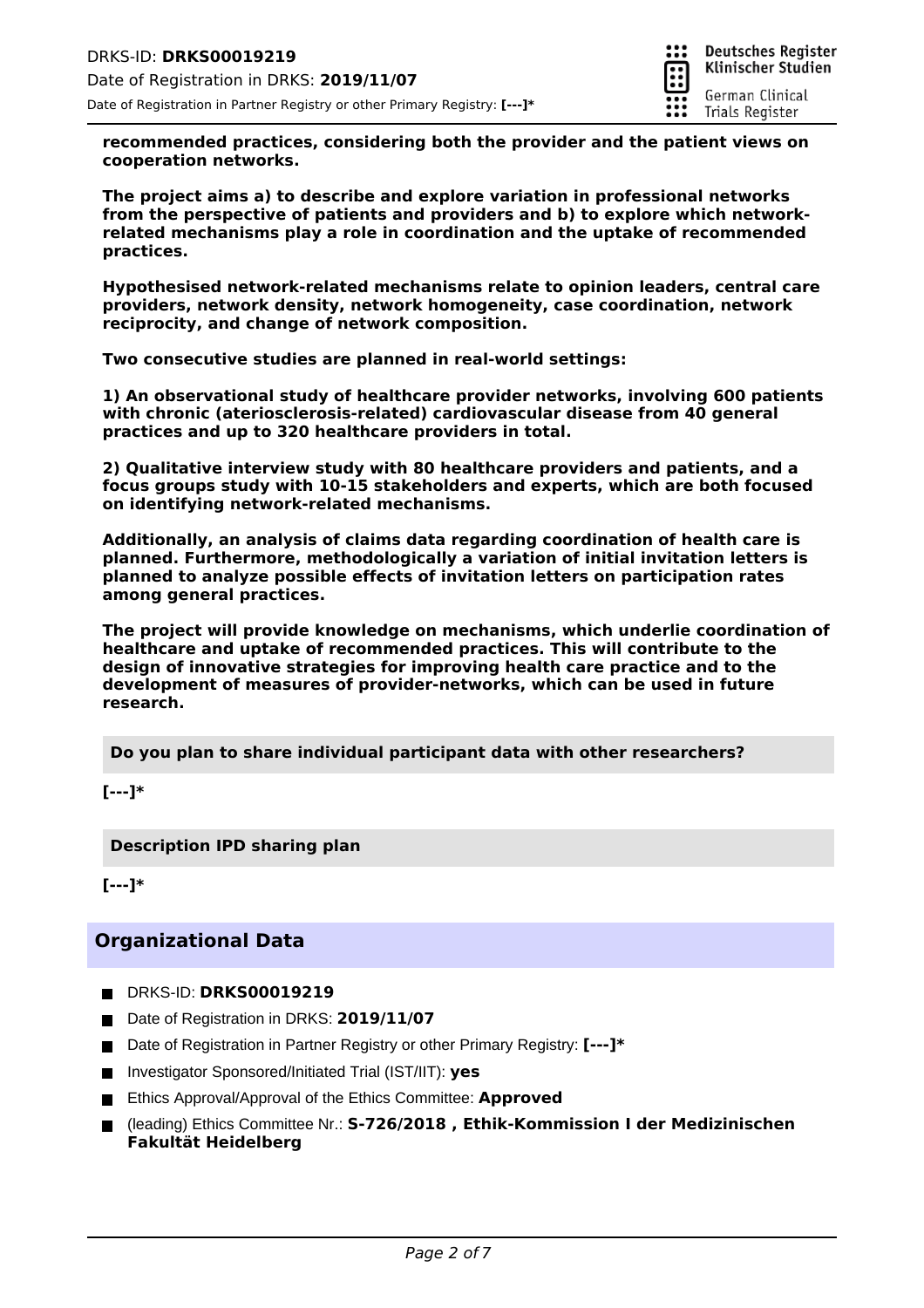Date of Registration in DRKS: **2019/11/07**

Date of Registration in Partner Registry or other Primary Registry: **[---]\***



**Deutsches Register** Klinischer Studien

German Clinical Trials Register

## **Secondary IDs**

# **Health condition or Problem studied**

- **Figure 12 Free text: Coordination of care between care providers**
- Free text: **Chronic ateriosclerotic/cardiovascular dieases**

## **Interventions/Observational Groups**

■ Arm 1: **Study 1:** 

**- All practice owners will receive a written questionnaire to provide basic information on their practice.**

**- All general practitioners will receive a written questionnaire on cooperation and coordination within their practice and between their practice and other health care providers.**

**- In each practice, one general practitioner will be interviewed via telephone on cooperation and coordination withing their practice and between their practice and other health care providers.**

**- All practice assistants will receive a written questionnaire on cooperation and coordination withing their practice and between their practice and other health care providers.**

**- All patients will receive a written questionnaire on cooperation and coordination within their general practitioner's practice and the cooperation and coordination between their general practitioner's practice and other health care providers.**

### **Study 2:**

**- In 8 practices, a general practitioner (not the one interviewed in study 1 if this is possible) and one physician's assistant as well as 3 patient will be interviewed via telephone in depth on cooperation and coordination within the general practitioner's practice and cooperation and coordination between the general practitioner's practice and other health care providers.**

**- 10-15 stakeholders will be interviewed through focus groups on cooperation and coordination within general practitioners' practices and between general practitioners' practices and medical specialist's practices in health care.**

**Additionally, an analysis of claims data regarding coordination of health care is planned.**

# **Characteristics**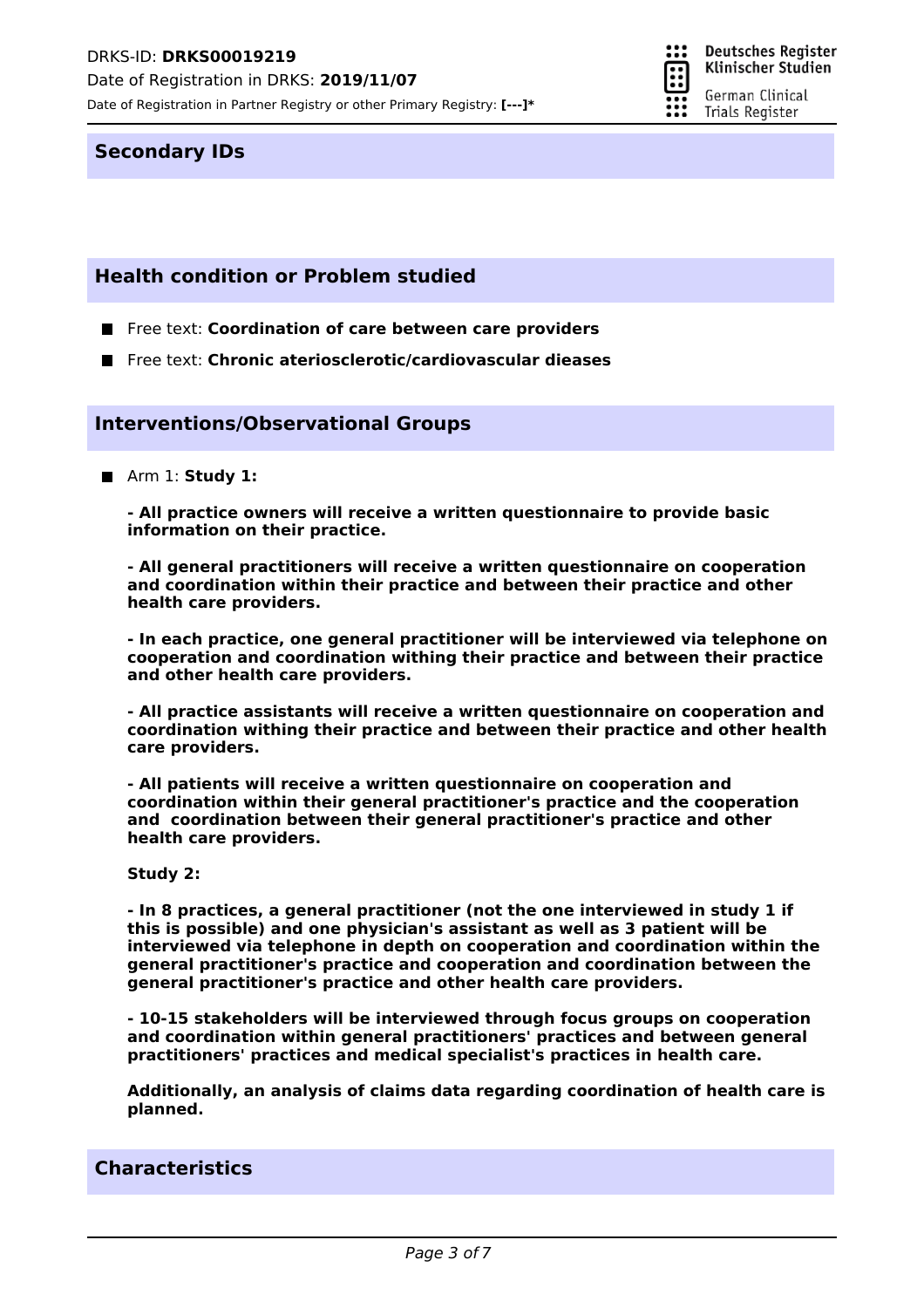## DRKS-ID: **DRKS00019219**

Date of Registration in DRKS: **2019/11/07**

Date of Registration in Partner Registry or other Primary Registry: **[---]\***



- **Study Type: Non-interventional**
- Study Type Non-Interventional: **Observational study**
- **E** Allocation: **Single arm study**
- Blinding: **[---]\***
- Who is blinded: **[---]\***
- Control: **Uncontrolled/Single arm**
- Purpose: **Health care system**
- Assignment: **Single (group)**
- **Phase: N/A**
- Off-label use (Zulassungsüberschreitende Anwendung eines Arzneimittels): N/A

### **Primary Outcome**

**Coordination of health care from the patients' perspectives**

### **Secondary Outcome**

- **Cooperation networks of health care providers**
- **Claims-data based measures of coordination of health care**

## **Countries of recruitment**

**DE Germany** 

# **Locations of Recruitment**

- Doctor's Practice **Baden-Württemberg**
- Doctor's Practice **Rheinland-Pfalz**
- **Doctor's Practice Saarland**

# **Recruitment**

- **Planned/Actual: Actual**
- (Anticipated or Actual) Date of First Enrollment: **2019/11/14**
- Target Sample Size: **1000**  $\blacksquare$
- Monocenter/Multicenter trial: **Monocenter trial**  $\blacksquare$
- National/International: **National**

### **Inclusion Criteria**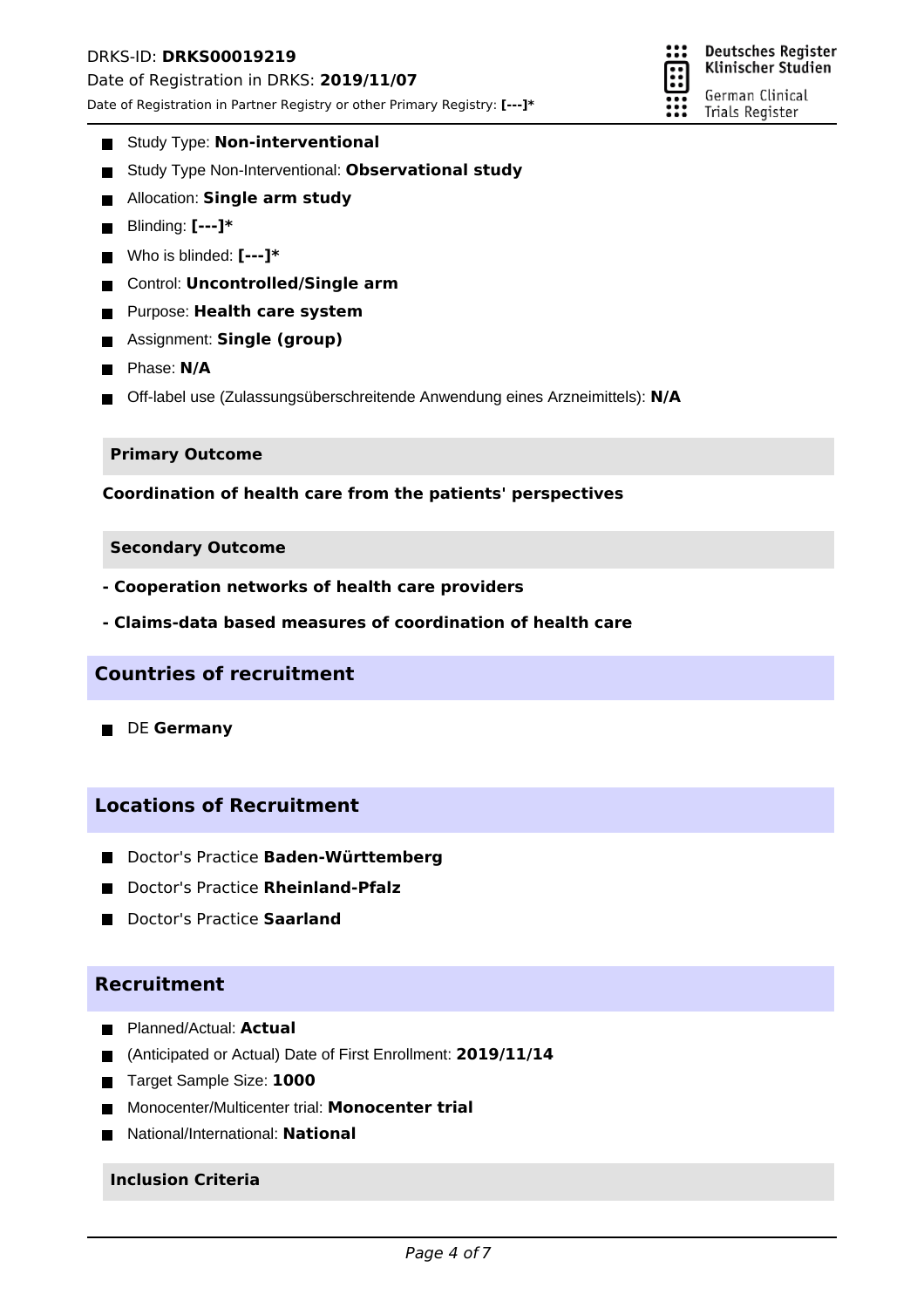## DRKS-ID: **DRKS00019219**

Date of Registration in DRKS: **2019/11/07**

Date of Registration in Partner Registry or other Primary Registry: **[---]\***

- **Gender: Both, male and female**
- **Minimum Age: 18 Years**
- Maximum Age: **no maximum age**

## **Additional Inclusion Criteria**

**- General practitioner's practices: Registered/located in Baden-Württemberg, Rhineland-Palatinate or Saarland.**

- **General practitioners: Being of legal age and able to consent.**
- **Practice assistants: Being of legal age and able to consent.**

**- Patients: Having at least 3 chronic medical, cardiovascular conditions (one of them based on atherosclerosis), being of legal age and able to consent.**

### **Exclusion criteria**

**- General practitioner's practices: Registered/located outside of Baden-Württemberg, Rhineland-Palatinate or Saarland.**

**- General practitioners: Not being of legal age and/or not being able to consent.**

**- Practice assistants: Not being of legal age and/or not being able to consent.**

**- Patients: Having not at least 3 chronic medical conditions and/or none of them being based on atherosclerosis/being cardiovascular and/or not being of legal age and/or not being able to consent.**

## **Addresses**

**Primary Sponsor**

**Mr. Prof. Dr. Michel Wensing Universitätsklinikum Heidelberg, Abt. Allgemeinmedizin und Versorgungsforschung Im Neuenheimer Feld 130.3, Turm West 69120 Heidelberg Germany**

```
Telephone: [---]*
Fax: [---]*
E-mail: Michel.Wensing at med.uni-heidelberg.de
URL: [---]*
```
**Contact for Scientific Queries**

**Mr. Prof. Dr. Michel Wensing Universitätsklinikum Heidelberg, Abt. Allgemeinmedizin und Versorgungsforschung Im Neuenheimer Feld 130.3, Turm West**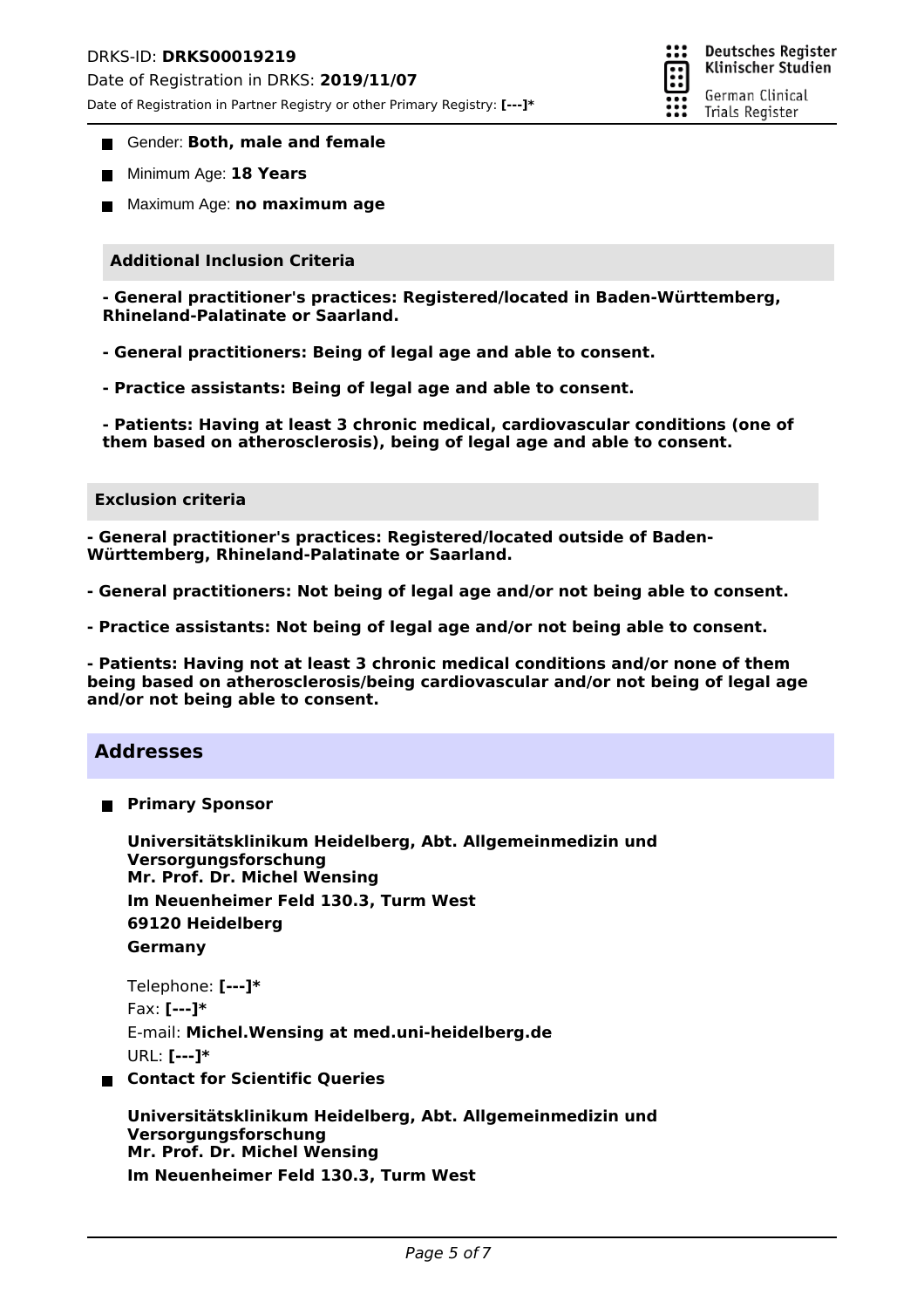

## **Contact for Scientific Queries**

**Mr. Prof. Dr. Michel Wensing Universitätsklinikum Heidelberg, Abt. Allgemeinmedizin und Versorgungsforschung Im Neuenheimer Feld 130.3, Turm West 69120 Heidelberg Germany**

Telephone: **06221568317** Fax: **06221561972** E-mail: **Michel.Wensing at med.uni-heidelberg.de** URL: **[---]\***

**Contact for Public Queries**

**Ms. Christine Arnold Universitätsklinikum HeidelbergAbteilung Allgemeinmedizin und Versorgungsforschung Im Neuenheimer Feld 130.3 69120 Heidelberg Germany**

Telephone: **062215634756** Fax: **06221561972** E-mail: **christine.arnold at med.uni-heidelberg.de** URL: **[---]\***

**Contact for Public Queries**

**Mr. Patrick Hennrich Universitätsklinikum Heidelberg, Abt. Allgemeinmedizin und Versorgungsforschung Im Neuenheimer Feld 130.3, Turm West 69120 Heidelberg Germany**

Telephone: **06221568317** Fax: **06221561972** E-mail: **Patrick.Hennrich at med.uni-heidelberg.de** URL: **[---]\***

# **Sources of Monetary or Material Support**

**Public funding institutions financed by tax money/Government funding body**  $\blacksquare$ **(German Research Foundation (DFG), Federal Ministry of Education and Research (BMBF), etc.)**

**Kennedyallee 40 Deutsche Forschungsgemeinschaft 53175 Bonn**